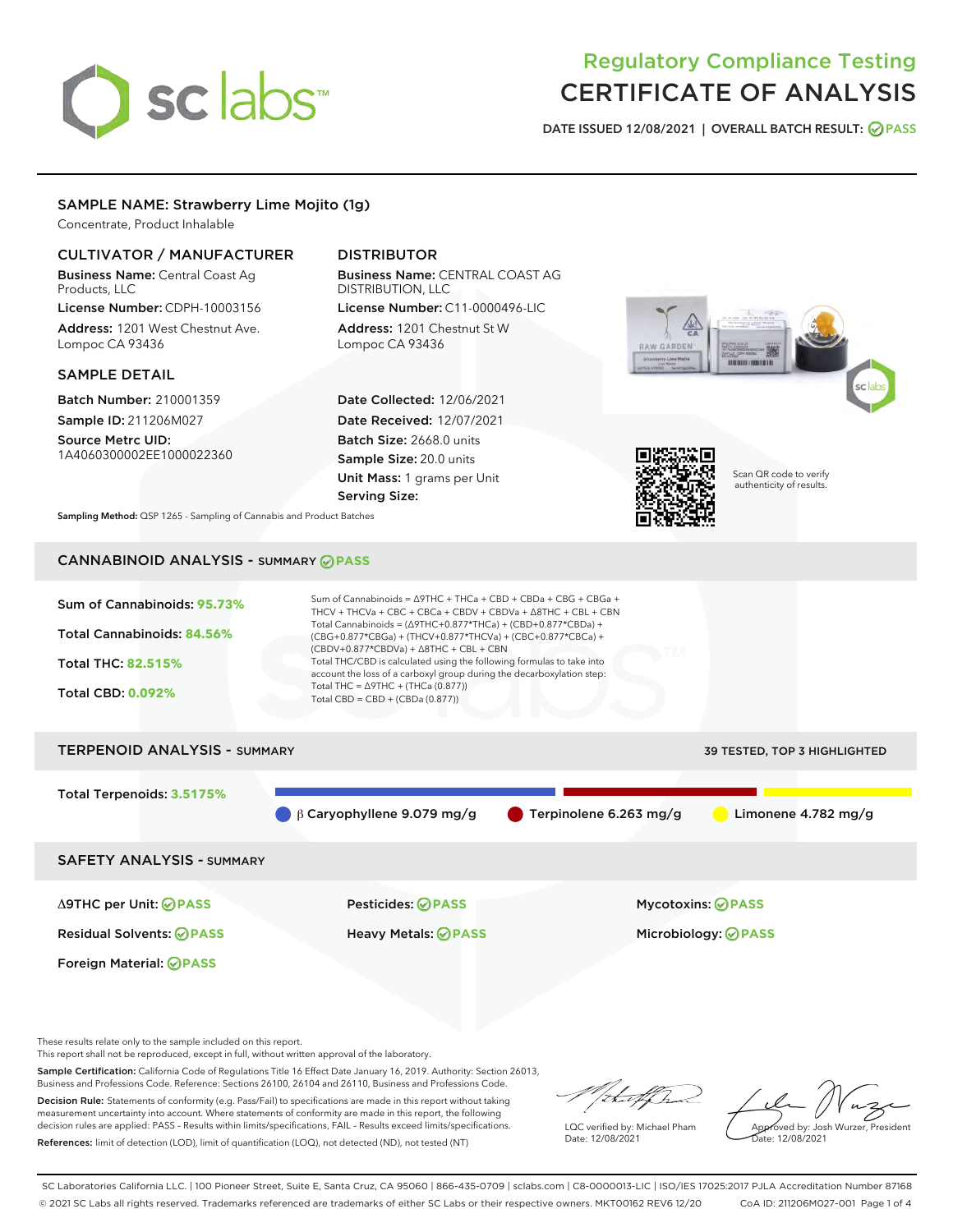



STRAWBERRY LIME MOJITO (1G) | DATE ISSUED 12/08/2021 | OVERALL BATCH RESULT: @ PASS

## CANNABINOID TEST RESULTS - 12/07/2021 2 PASS

Tested by high-performance liquid chromatography with diode-array detection (HPLC-DAD). **Method:** QSP 1157 - Analysis of Cannabinoids by HPLC-DAD

#### TOTAL CANNABINOIDS: **84.56%**

Total Cannabinoids (Total THC) + (Total CBD) + (Total CBG) + (Total THCV) + (Total CBC) + (Total CBDV) + ∆8THC + CBL + CBN

TOTAL THC: **82.515%** Total THC (∆9THC+0.877\*THCa)

TOTAL CBD: **0.092%**

Total CBD (CBD+0.877\*CBDa)

TOTAL CBG: 1.05% Total CBG (CBG+0.877\*CBGa)

TOTAL THCV: 0.331% Total THCV (THCV+0.877\*THCVa)

TOTAL CBC: 0.57% Total CBC (CBC+0.877\*CBCa)

TOTAL CBDV: ND Total CBDV (CBDV+0.877\*CBDVa)

| <b>COMPOUND</b>            | LOD/LOQ<br>(mg/g) | <b>MEASUREMENT</b><br><b>UNCERTAINTY</b><br>(mg/g) | <b>RESULT</b><br>(mg/g) | <b>RESULT</b><br>(%) |
|----------------------------|-------------------|----------------------------------------------------|-------------------------|----------------------|
| <b>THCa</b>                | 0.05/0.14         | ±22.820                                            | 887.94                  | 88.794               |
| <b>A9THC</b>               | 0.06 / 0.26       | ±1.597                                             | 46.43                   | 4.643                |
| <b>CBGa</b>                | 0.1/0.2           | ±0.55                                              | 10.5                    | 1.05                 |
| <b>CBCa</b>                | 0.07 / 0.28       | ±0.272                                             | 5.57                    | 0.557                |
| <b>THCVa</b>               | 0.07/0.20         | ±0.180                                             | 3.77                    | 0.377                |
| <b>CBG</b>                 | 0.06/0.19         | ±0.050                                             | 1.26                    | 0.126                |
| <b>CBDa</b>                | 0.02/0.19         | ±0.031                                             | 1.05                    | 0.105                |
| <b>CBC</b>                 | 0.2 / 0.5         | ±0.02                                              | 0.8                     | 0.08                 |
| A8THC                      | 0.1 / 0.4         | N/A                                                | <b>ND</b>               | <b>ND</b>            |
| <b>THCV</b>                | 0.1 / 0.2         | N/A                                                | <b>ND</b>               | <b>ND</b>            |
| <b>CBD</b>                 | 0.07/0.29         | N/A                                                | <b>ND</b>               | <b>ND</b>            |
| <b>CBDV</b>                | 0.04 / 0.15       | N/A                                                | <b>ND</b>               | <b>ND</b>            |
| <b>CBDVa</b>               | 0.03/0.53         | N/A                                                | <b>ND</b>               | <b>ND</b>            |
| <b>CBL</b>                 | 0.06 / 0.24       | N/A                                                | <b>ND</b>               | <b>ND</b>            |
| <b>CBN</b>                 | 0.1/0.3           | N/A                                                | <b>ND</b>               | <b>ND</b>            |
| <b>SUM OF CANNABINOIDS</b> |                   |                                                    | 957.3 mg/g              | 95.73%               |

#### **UNIT MASS: 1 grams per Unit**

| ∆9THC per Unit                        | 1120 per-package limit | 46.43 mg/unit  | <b>PASS</b> |
|---------------------------------------|------------------------|----------------|-------------|
| <b>Total THC per Unit</b>             |                        | 825.15 mg/unit |             |
| <b>CBD</b> per Unit                   |                        | <b>ND</b>      |             |
| <b>Total CBD per Unit</b>             |                        | $0.92$ mg/unit |             |
| Sum of Cannabinoids<br>per Unit       |                        | 957.3 mg/unit  |             |
| <b>Total Cannabinoids</b><br>per Unit |                        | 845.6 mg/unit  |             |

#### TERPENOID TEST RESULTS - 12/08/2021

Terpene analysis utilizing gas chromatography-flame ionization detection (GC-FID). **Method:** QSP 1192 - Analysis of Terpenoids by GC-FID

| <b>COMPOUND</b>         | LOD/LOQ<br>(mg/g) | <b>MEASUREMENT</b><br><b>UNCERTAINTY</b><br>(mg/g) | <b>RESULT</b><br>(mg/g)                         | <b>RESULT</b><br>(%) |
|-------------------------|-------------------|----------------------------------------------------|-------------------------------------------------|----------------------|
| $\beta$ Caryophyllene   | 0.004 / 0.012     | ±0.3232                                            | 9.079                                           | 0.9079               |
| Terpinolene             | 0.008 / 0.026     | ±0.1284                                            | 6.263                                           | 0.6263               |
| Limonene                | 0.005 / 0.016     | ±0.0684                                            | 4.782                                           | 0.4782               |
| <b>Myrcene</b>          | 0.008 / 0.025     | ±0.0438                                            | 3.395                                           | 0.3395               |
| $\alpha$ Humulene       | 0.009 / 0.029     | ±0.0840                                            | 2.618                                           | 0.2618               |
| Linalool                | 0.009 / 0.032     | ±0.0637                                            | 1.676                                           | 0.1676               |
| $\alpha$ Bisabolol      | 0.008 / 0.026     | ±0.0696                                            | 1.303                                           | 0.1303               |
| trans-ß-Farnesene       | 0.008 / 0.025     | ±0.0445                                            | 1.254                                           | 0.1254               |
| Terpineol               | 0.016 / 0.055     | ±0.0597                                            | 0.972                                           | 0.0972               |
| $\beta$ Pinene          | 0.004 / 0.014     | ±0.0075                                            | 0.654                                           | 0.0654               |
| Fenchol                 | 0.010/0.034       | ±0.0249                                            | 0.643                                           | 0.0643               |
| <b>Nerolidol</b>        | 0.009 / 0.028     | ±0.0357                                            | 0.567                                           | 0.0567               |
| $\alpha$ Pinene         | 0.005 / 0.017     | ±0.0033                                            | 0.384                                           | 0.0384               |
| Ocimene                 | 0.011 / 0.038     | ±0.0113                                            | 0.353                                           | 0.0353               |
| Caryophyllene<br>Oxide  | 0.010 / 0.033     | ±0.0095                                            | 0.207                                           | 0.0207               |
| <b>Borneol</b>          | 0.005 / 0.016     | ±0.0077                                            | 0.183                                           | 0.0183               |
| $\alpha$ Phellandrene   | 0.006 / 0.020     | ±0.0021                                            | 0.154                                           | 0.0154               |
| $\alpha$ Terpinene      | 0.005 / 0.017     | ±0.0022                                            | 0.148                                           | 0.0148               |
| $\gamma$ Terpinene      | 0.006 / 0.018     | ±0.0023                                            | 0.133                                           | 0.0133               |
| 3 Carene                | 0.005 / 0.018     | ±0.0016                                            | 0.112                                           | 0.0112               |
| Sabinene                | 0.004 / 0.014     | ±0.0009                                            | 0.073                                           | 0.0073               |
| Camphene                | 0.005 / 0.015     | ±0.0006                                            | 0.056                                           | 0.0056               |
| Fenchone                | 0.009 / 0.028     | ±0.0014                                            | 0.049                                           | 0.0049               |
| Sabinene Hydrate        | 0.006 / 0.022     | ±0.0018                                            | 0.046                                           | 0.0046               |
| Eucalyptol              | 0.006 / 0.018     | ±0.0008                                            | 0.031                                           | 0.0031               |
| Geraniol                | 0.002 / 0.007     | ±0.0011                                            | 0.024                                           | 0.0024               |
| Citronellol             | 0.003 / 0.010     | ±0.0008                                            | 0.016                                           | 0.0016               |
| Nerol                   | 0.003 / 0.011     | N/A                                                | <loq< th=""><th><loq< th=""></loq<></th></loq<> | <loq< th=""></loq<>  |
| p-Cymene                | 0.005 / 0.016     | N/A                                                | ND                                              | ND                   |
| (-)-Isopulegol          | 0.005 / 0.016     | N/A                                                | <b>ND</b>                                       | <b>ND</b>            |
| Camphor                 | 0.006 / 0.019     | N/A                                                | ND                                              | ND                   |
| Isoborneol              | 0.004 / 0.012     | N/A                                                | ND                                              | ND                   |
| Menthol                 | 0.008 / 0.025     | N/A                                                | <b>ND</b>                                       | ND                   |
| R-(+)-Pulegone          | 0.003 / 0.011     | N/A                                                | <b>ND</b>                                       | ND                   |
| <b>Geranyl Acetate</b>  | 0.004 / 0.014     | N/A                                                | ND                                              | ND                   |
| $\alpha$ Cedrene        | 0.005 / 0.016     | N/A                                                | <b>ND</b>                                       | ND                   |
| Valencene               | 0.009 / 0.030     | N/A                                                | <b>ND</b>                                       | ND                   |
| Guaiol                  | 0.009 / 0.030     | N/A                                                | ND                                              | ND                   |
| Cedrol                  | 0.008 / 0.027     | N/A                                                | <b>ND</b>                                       | ND                   |
| <b>TOTAL TERPENOIDS</b> |                   |                                                    | 35.175 mg/g                                     | 3.5175%              |

SC Laboratories California LLC. | 100 Pioneer Street, Suite E, Santa Cruz, CA 95060 | 866-435-0709 | sclabs.com | C8-0000013-LIC | ISO/IES 17025:2017 PJLA Accreditation Number 87168 © 2021 SC Labs all rights reserved. Trademarks referenced are trademarks of either SC Labs or their respective owners. MKT00162 REV6 12/20 CoA ID: 211206M027-001 Page 2 of 4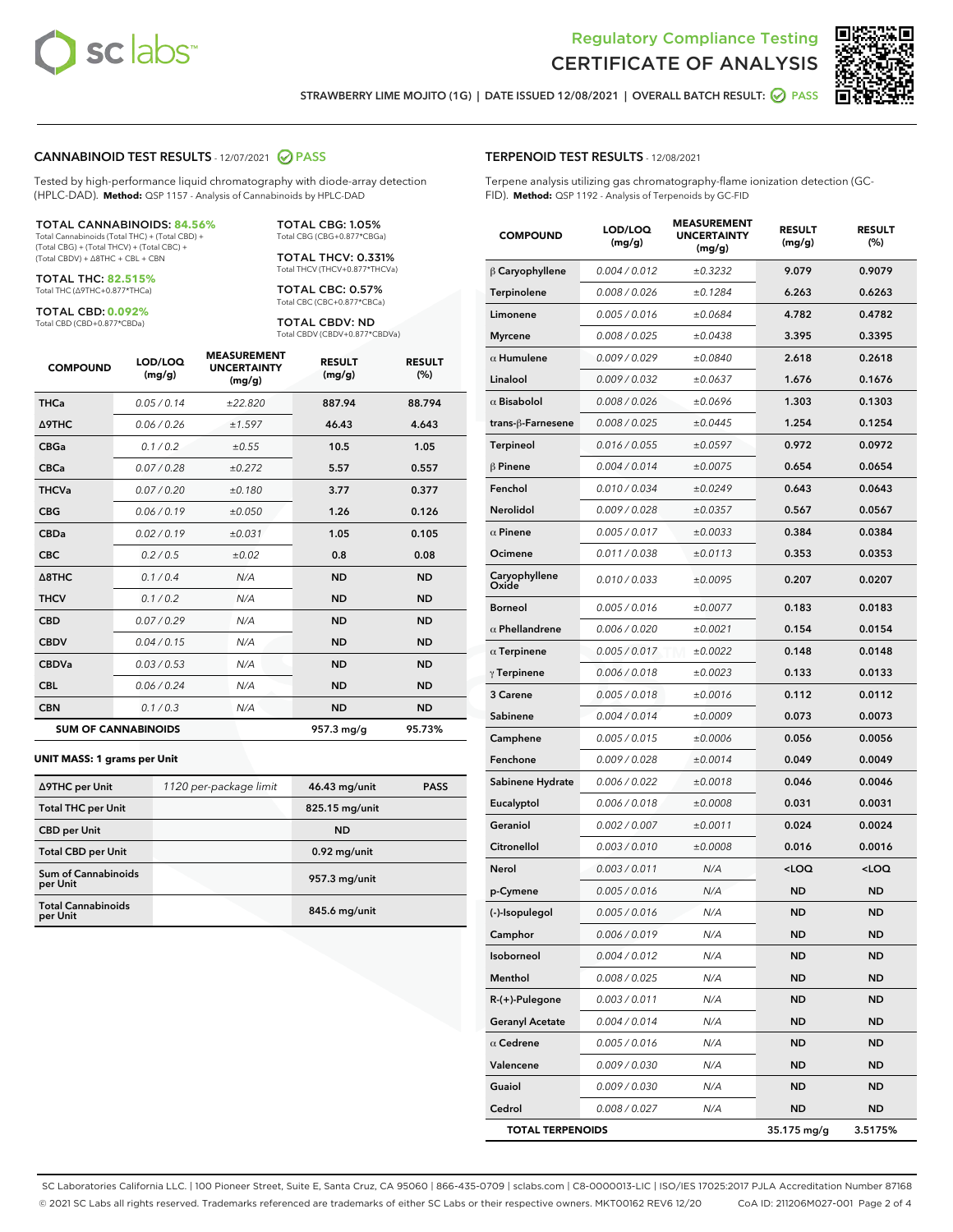



STRAWBERRY LIME MOJITO (1G) | DATE ISSUED 12/08/2021 | OVERALL BATCH RESULT: @ PASS

# CATEGORY 1 PESTICIDE TEST RESULTS - 12/08/2021 2 PASS

Pesticide and plant growth regulator analysis utilizing high-performance liquid chromatography-mass spectrometry (HPLC-MS) or gas chromatography-mass spectrometry (GC-MS). \*GC-MS utilized where indicated. **Method:** QSP 1212 - Analysis of Pesticides and Mycotoxins by LC-MS or QSP 1213 - Analysis of Pesticides by GC-MS

| <b>COMPOUND</b>             | LOD/LOQ<br>$(\mu g/g)$ | <b>ACTION</b><br><b>LIMIT</b><br>$(\mu g/g)$ | <b>MEASUREMENT</b><br><b>UNCERTAINTY</b><br>$(\mu g/g)$ | <b>RESULT</b><br>$(\mu g/g)$ | <b>RESULT</b> |
|-----------------------------|------------------------|----------------------------------------------|---------------------------------------------------------|------------------------------|---------------|
| Aldicarb                    | 0.03 / 0.08            | $\geq$ LOD                                   | N/A                                                     | <b>ND</b>                    | <b>PASS</b>   |
| Carbofuran                  | 0.02 / 0.05            | $>$ LOD                                      | N/A                                                     | <b>ND</b>                    | <b>PASS</b>   |
| Chlordane*                  | 0.03 / 0.08            | $\ge$ LOD                                    | N/A                                                     | <b>ND</b>                    | <b>PASS</b>   |
| Chlorfenapyr*               | 0.03/0.10              | $>$ LOD                                      | N/A                                                     | <b>ND</b>                    | <b>PASS</b>   |
| Chlorpyrifos                | 0.02 / 0.06            | ≥ LOD                                        | N/A                                                     | <b>ND</b>                    | <b>PASS</b>   |
| Coumaphos                   | 0.02 / 0.07            | $\ge$ LOD                                    | N/A                                                     | <b>ND</b>                    | <b>PASS</b>   |
| Daminozide                  | 0.02 / 0.07            | $\geq$ LOD                                   | N/A                                                     | <b>ND</b>                    | <b>PASS</b>   |
| <b>DDVP</b><br>(Dichlorvos) | 0.03/0.09              | $\geq$ LOD                                   | N/A                                                     | <b>ND</b>                    | <b>PASS</b>   |
| Dimethoate                  | 0.03 / 0.08            | $>$ LOD                                      | N/A                                                     | <b>ND</b>                    | <b>PASS</b>   |
| Ethoprop(hos)               | 0.03/0.10              | $\ge$ LOD                                    | N/A                                                     | <b>ND</b>                    | <b>PASS</b>   |
| Etofenprox                  | 0.02 / 0.06            | $>$ LOD                                      | N/A                                                     | <b>ND</b>                    | <b>PASS</b>   |
| Fenoxycarb                  | 0.03 / 0.08            | $\geq$ LOD                                   | N/A                                                     | <b>ND</b>                    | <b>PASS</b>   |
| Fipronil                    | 0.03/0.08              | $>$ LOD                                      | N/A                                                     | <b>ND</b>                    | <b>PASS</b>   |
| Imazalil                    | 0.02 / 0.06            | $\geq$ LOD                                   | N/A                                                     | <b>ND</b>                    | <b>PASS</b>   |
| <b>Methiocarb</b>           | 0.02 / 0.07            | $\ge$ LOD                                    | N/A                                                     | <b>ND</b>                    | <b>PASS</b>   |
| Methyl<br>parathion         | 0.03/0.10              | $\geq$ LOD                                   | N/A                                                     | <b>ND</b>                    | <b>PASS</b>   |
| <b>Mevinphos</b>            | 0.03/0.09              | $>$ LOD                                      | N/A                                                     | <b>ND</b>                    | <b>PASS</b>   |
| Paclobutrazol               | 0.02 / 0.05            | $\geq$ LOD                                   | N/A                                                     | <b>ND</b>                    | <b>PASS</b>   |
| Propoxur                    | 0.03/0.09              | $\ge$ LOD                                    | N/A                                                     | <b>ND</b>                    | <b>PASS</b>   |
| Spiroxamine                 | 0.03 / 0.08            | $\ge$ LOD                                    | N/A                                                     | <b>ND</b>                    | <b>PASS</b>   |
| Thiacloprid                 | 0.03/0.10              | $\geq$ LOD                                   | N/A                                                     | <b>ND</b>                    | <b>PASS</b>   |

#### CATEGORY 2 PESTICIDE TEST RESULTS - 12/08/2021 @ PASS

| <b>COMPOUND</b>          | LOD/LOO<br>$(\mu g/g)$ | <b>ACTION</b><br>LIMIT<br>$(\mu g/g)$ | <b>MEASUREMENT</b><br><b>UNCERTAINTY</b><br>$(\mu g/g)$ | <b>RESULT</b><br>$(\mu g/g)$ | <b>RESULT</b> |
|--------------------------|------------------------|---------------------------------------|---------------------------------------------------------|------------------------------|---------------|
| Abamectin                | 0.03/0.10              | 0.1                                   | N/A                                                     | <b>ND</b>                    | <b>PASS</b>   |
| Acephate                 | 0.02/0.07              | 0.1                                   | N/A                                                     | <b>ND</b>                    | <b>PASS</b>   |
| Acequinocyl              | 0.02/0.07              | 0.1                                   | N/A                                                     | <b>ND</b>                    | <b>PASS</b>   |
| Acetamiprid              | 0.02/0.05              | 0.1                                   | N/A                                                     | <b>ND</b>                    | <b>PASS</b>   |
| Azoxystrobin             | 0.02/0.07              | 0.1                                   | N/A                                                     | <b>ND</b>                    | <b>PASS</b>   |
| <b>Bifenazate</b>        | 0.01 / 0.04            | 0.1                                   | N/A                                                     | <b>ND</b>                    | <b>PASS</b>   |
| <b>Bifenthrin</b>        | 0.02 / 0.05            | 3                                     | N/A                                                     | <b>ND</b>                    | <b>PASS</b>   |
| <b>Boscalid</b>          | 0.03/0.09              | 0.1                                   | N/A                                                     | <b>ND</b>                    | <b>PASS</b>   |
| Captan                   | 0.19/0.57              | 0.7                                   | N/A                                                     | <b>ND</b>                    | <b>PASS</b>   |
| Carbaryl                 | 0.02/0.06              | 0.5                                   | N/A                                                     | <b>ND</b>                    | <b>PASS</b>   |
| Chlorantranilip-<br>role | 0.04/0.12              | 10                                    | N/A                                                     | <b>ND</b>                    | <b>PASS</b>   |
| Clofentezine             | 0.03/0.09              | 0.1                                   | N/A                                                     | <b>ND</b>                    | <b>PASS</b>   |

| <b>CATEGORY 2 PESTICIDE TEST RESULTS</b> - 12/08/2021 continued |  |
|-----------------------------------------------------------------|--|
|                                                                 |  |

| <b>COMPOUND</b>               | LOD/LOQ<br>$(\mu g/g)$ | <b>ACTION</b><br>LIMIT<br>(µg/g) | <b>MEASUREMENT</b><br><b>UNCERTAINTY</b><br>(µg/g) | <b>RESULT</b><br>$(\mu g/g)$ | <b>RESULT</b> |
|-------------------------------|------------------------|----------------------------------|----------------------------------------------------|------------------------------|---------------|
| Cyfluthrin                    | 0.12 / 0.38            | $\overline{c}$                   | N/A                                                | ND                           | <b>PASS</b>   |
| Cypermethrin                  | 0.11 / 0.32            | 1                                | N/A                                                | <b>ND</b>                    | <b>PASS</b>   |
| Diazinon                      | 0.02 / 0.05            | 0.1                              | N/A                                                | <b>ND</b>                    | <b>PASS</b>   |
| Dimethomorph                  | 0.03 / 0.09            | 2                                | N/A                                                | <b>ND</b>                    | <b>PASS</b>   |
| Etoxazole                     | 0.02 / 0.06            | 0.1                              | N/A                                                | <b>ND</b>                    | <b>PASS</b>   |
| Fenhexamid                    | 0.03 / 0.09            | 0.1                              | N/A                                                | <b>ND</b>                    | <b>PASS</b>   |
| Fenpyroximate                 | 0.02 / 0.06            | 0.1                              | N/A                                                | <b>ND</b>                    | <b>PASS</b>   |
| Flonicamid                    | 0.03 / 0.10            | 0.1                              | N/A                                                | <b>ND</b>                    | <b>PASS</b>   |
| Fludioxonil                   | 0.03/0.10              | 0.1                              | N/A                                                | <b>ND</b>                    | <b>PASS</b>   |
| Hexythiazox                   | 0.02 / 0.07            | 0.1                              | N/A                                                | <b>ND</b>                    | <b>PASS</b>   |
| Imidacloprid                  | 0.04 / 0.11            | 5                                | N/A                                                | <b>ND</b>                    | <b>PASS</b>   |
| Kresoxim-methyl               | 0.02 / 0.07            | 0.1                              | N/A                                                | <b>ND</b>                    | <b>PASS</b>   |
| <b>Malathion</b>              | 0.03 / 0.09            | 0.5                              | N/A                                                | <b>ND</b>                    | <b>PASS</b>   |
| Metalaxyl                     | 0.02 / 0.07            | $\overline{c}$                   | N/A                                                | <b>ND</b>                    | <b>PASS</b>   |
| Methomyl                      | 0.03 / 0.10            | $\mathcal{I}$                    | N/A                                                | <b>ND</b>                    | <b>PASS</b>   |
| Myclobutanil                  | 0.03 / 0.09            | 0.1                              | N/A                                                | <b>ND</b>                    | <b>PASS</b>   |
| Naled                         | 0.02 / 0.07            | 0.1                              | N/A                                                | <b>ND</b>                    | <b>PASS</b>   |
| Oxamyl                        | 0.04 / 0.11            | 0.5                              | N/A                                                | <b>ND</b>                    | <b>PASS</b>   |
| Pentachloronitro-<br>benzene* | 0.03/0.09              | 0.1                              | N/A                                                | <b>ND</b>                    | <b>PASS</b>   |
| Permethrin                    | 0.04 / 0.12            | 0.5                              | N/A                                                | <b>ND</b>                    | <b>PASS</b>   |
| Phosmet                       | 0.03 / 0.10            | 0.1                              | N/A                                                | <b>ND</b>                    | <b>PASS</b>   |
| Piperonylbu-<br>toxide        | 0.02 / 0.07            | 3                                | N/A                                                | <b>ND</b>                    | <b>PASS</b>   |
| Prallethrin                   | 0.03 / 0.08            | 0.1                              | N/A                                                | <b>ND</b>                    | <b>PASS</b>   |
| Propiconazole                 | 0.02 / 0.07            | 0.1                              | N/A                                                | <b>ND</b>                    | <b>PASS</b>   |
| Pyrethrins                    | 0.04 / 0.12            | 0.5                              | N/A                                                | <b>ND</b>                    | <b>PASS</b>   |
| Pyridaben                     | 0.02 / 0.07            | 0.1                              | N/A                                                | <b>ND</b>                    | <b>PASS</b>   |
| Spinetoram                    | 0.02 / 0.07            | 0.1                              | N/A                                                | ND                           | <b>PASS</b>   |
| Spinosad                      | 0.02 / 0.07            | 0.1                              | N/A                                                | <b>ND</b>                    | <b>PASS</b>   |
| Spiromesifen                  | 0.02 / 0.05            | 0.1                              | N/A                                                | <b>ND</b>                    | <b>PASS</b>   |
| Spirotetramat                 | 0.02 / 0.06            | 0.1                              | N/A                                                | <b>ND</b>                    | <b>PASS</b>   |
| Tebuconazole                  | 0.02 / 0.07            | 0.1                              | N/A                                                | ND                           | <b>PASS</b>   |
| Thiamethoxam                  | 0.03 / 0.10            | 5                                | N/A                                                | <b>ND</b>                    | <b>PASS</b>   |
| Trifloxystrobin               | 0.03 / 0.08            | 0.1                              | N/A                                                | <b>ND</b>                    | <b>PASS</b>   |

SC Laboratories California LLC. | 100 Pioneer Street, Suite E, Santa Cruz, CA 95060 | 866-435-0709 | sclabs.com | C8-0000013-LIC | ISO/IES 17025:2017 PJLA Accreditation Number 87168 © 2021 SC Labs all rights reserved. Trademarks referenced are trademarks of either SC Labs or their respective owners. MKT00162 REV6 12/20 CoA ID: 211206M027-001 Page 3 of 4